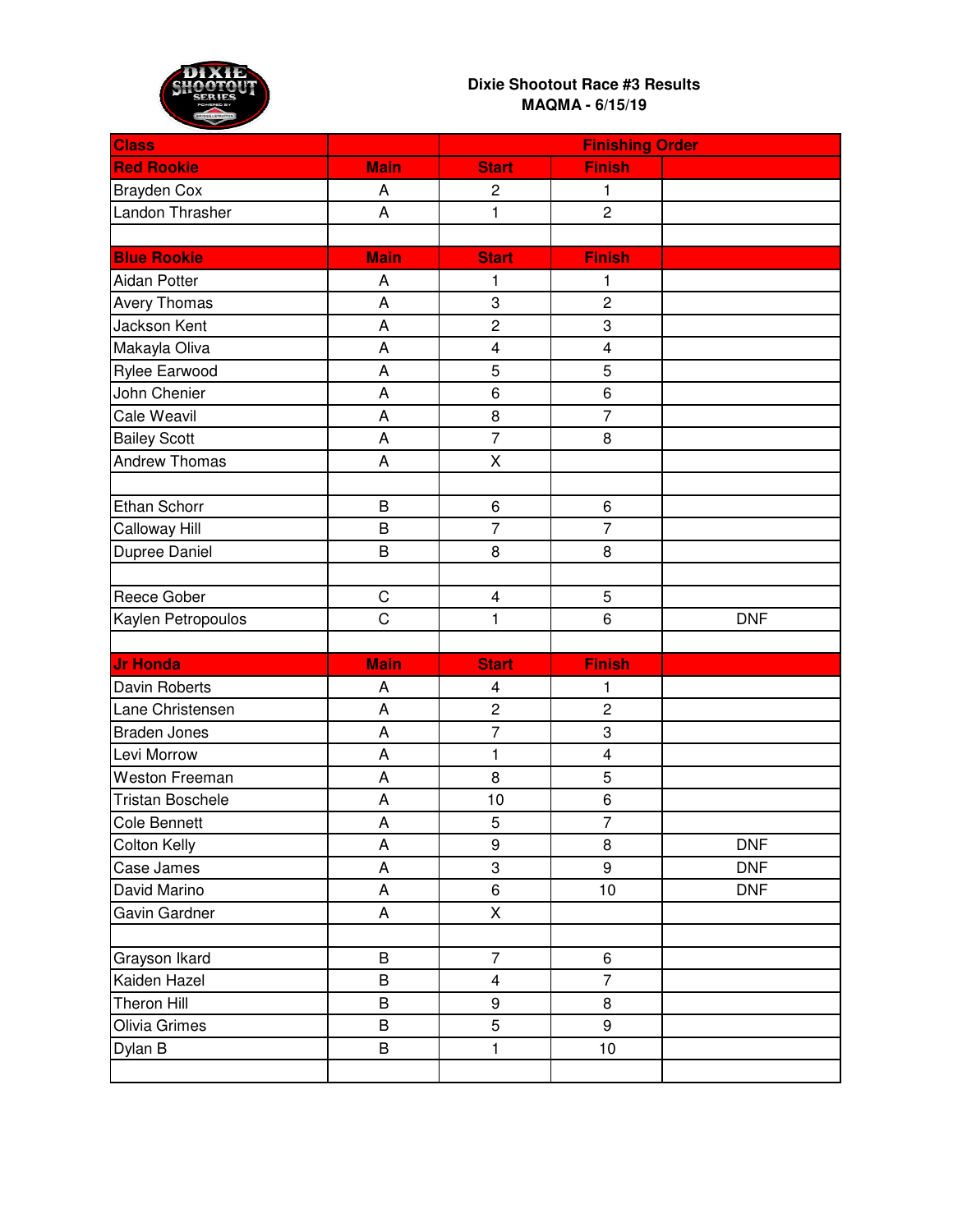

| <b>Class</b>                 |                | <b>Finishing Order</b>  |                         |            |
|------------------------------|----------------|-------------------------|-------------------------|------------|
| <b>Sr Honda</b>              | <b>Main</b>    | <b>Start</b>            | <b>Finish</b>           |            |
| Seth Christensen             | A              | 3                       | 1                       |            |
| <b>Braden Scott</b>          | A              | 5                       | $\overline{2}$          |            |
| <b>Brody Gunter</b>          | A              | $\overline{7}$          | 3                       |            |
| <b>Blake Cox</b>             | A              | 9                       | $\overline{\mathbf{4}}$ |            |
| Carter Whalen                | A              | $\overline{\mathbf{4}}$ | 5                       |            |
| <b>Blake Prall</b>           | A              | 10                      | 6                       |            |
| Slate Jones                  | A              | 6                       | $\overline{7}$          |            |
| Caleb Edington               | A              | $\overline{c}$          | 8                       |            |
| Kale Van Sickle              | A              | 8                       | 9                       |            |
| Max Reaves                   | A              | $\mathbf{1}$            | 10                      | <b>DNF</b> |
| Carter Erickson              | A              | X                       |                         |            |
|                              |                |                         |                         |            |
| <b>Abram Wilkins</b>         | B              | 1                       | 6                       |            |
| <b>Colton Kartisek</b>       | B              | 10                      | $\overline{7}$          |            |
| <b>Madison Pritchett</b>     | B              | 8                       | 8                       |            |
| George Phillips              | B              | 5                       | 9                       | <b>DNF</b> |
| Alex Pate                    | B              | $\overline{7}$          | 10                      | <b>DNF</b> |
| Holden Allen                 | B              | X                       |                         |            |
|                              |                |                         |                         |            |
| <b>Hunter Taylor</b>         | $\mathsf C$    | $\overline{7}$          | 6                       |            |
| <b>Taylor Corum</b>          | $\overline{C}$ | 6                       | $\overline{7}$          |            |
|                              |                |                         |                         |            |
| <b>Hvy Honda</b>             | <b>Main</b>    | <b>Start</b>            | <b>Finish</b>           |            |
| <b>Boston Oliver</b>         | Α              | 2                       | 1                       |            |
| <b>Dillon Thomas</b>         | A              | 1                       | $\overline{c}$          |            |
| <b>Brady Allum</b>           | A              | 5                       | 3                       |            |
| <b>Taylor Watson</b>         | A              | 6                       | $\overline{\mathbf{4}}$ |            |
| <b>Galen Brant Clark III</b> | A              | 9                       | 5                       |            |
| <b>Kaytlin Murphy</b>        | A              | $\overline{\mathbf{4}}$ | 6                       |            |
| Rayden Gober                 | A              | 10                      | $\overline{7}$          |            |
| Bailee Spitulski             | A              | $\overline{7}$          | 8                       |            |
| <b>Ethan Gregory</b>         | A              | 8                       | 9                       | <b>DNF</b> |
| Alex Reling                  | $\mathsf A$    | 3                       | 10                      | <b>DNF</b> |
|                              |                |                         |                         |            |
|                              |                |                         |                         |            |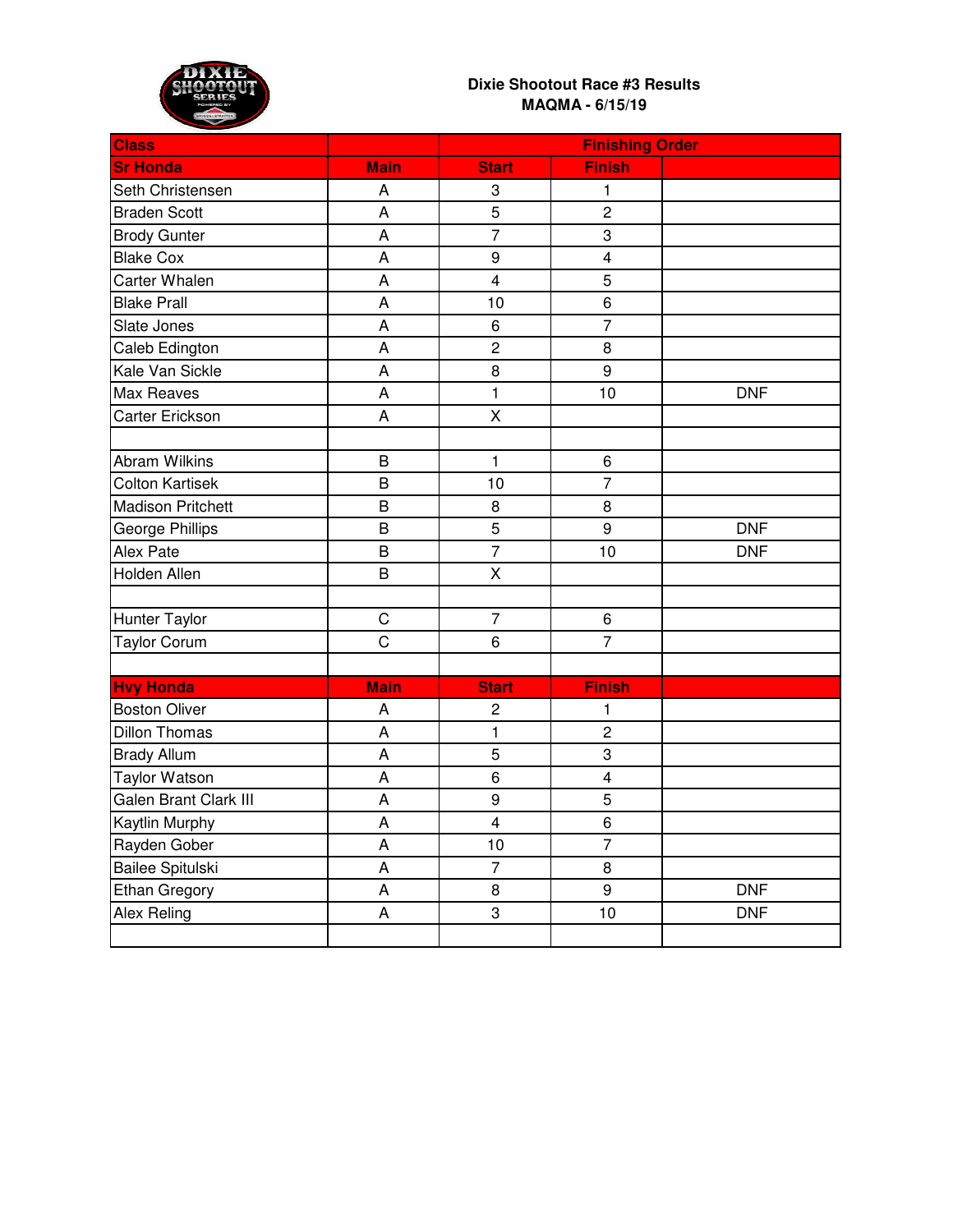

| <b>Class</b>             |             | <b>Finishing Order</b>  |                         |            |
|--------------------------|-------------|-------------------------|-------------------------|------------|
| <b>Jr Animal</b>         | <b>Main</b> | <b>Start</b>            | <b>Finish</b>           |            |
| Lane Christensen         | Α           | 1                       | 1                       |            |
| Case James               | A           | 3                       | $\overline{c}$          |            |
| Davin Roberts            | A           | $\overline{c}$          | 3                       |            |
| <b>Weston Freeman</b>    | Α           | 6                       | 4                       |            |
| Gavin Gardner            | A           | 10                      | 5                       |            |
| <b>Cole Bennett</b>      | A           | 4                       | 6                       |            |
| Kaiden Hazel             | A           | 8                       | $\overline{7}$          |            |
| <b>Braden Jones</b>      | A           | $\boldsymbol{9}$        | $\bf 8$                 |            |
| Levi Morrow              | A           | $\overline{7}$          | 9                       | <b>DNF</b> |
| Olivia Grimes            | A           | $\pmb{\mathsf{X}}$      | 10                      | <b>DNF</b> |
| Grayson Ikard            | A           | 5                       | 11                      | <b>DNF</b> |
|                          |             |                         |                         |            |
| <b>Sr Animal</b>         | <b>Main</b> | <b>Start</b>            | <b>Finish</b>           |            |
| Aiden Garcia             | A           | 5                       | 1                       |            |
| Max Reaves               | A           | $\overline{\mathbf{4}}$ | $\overline{c}$          |            |
| George Phillips          | Α           | $\overline{7}$          | 3                       |            |
| Gavan Boschele           | A           | $\overline{c}$          | $\overline{\mathbf{4}}$ |            |
| <b>Braden Scott</b>      | A           | 3                       | 5                       |            |
| Caleb Edington           | A           | 8                       | 6                       |            |
| Holden Allen             | A           | $\boldsymbol{9}$        | $\overline{7}$          |            |
| <b>Brody Gunter</b>      | A           | 6                       | 8                       |            |
| <b>Taylor Corum</b>      | A           | 10                      | 9                       |            |
| <b>Blake Cox</b>         | A           | 1                       | 10                      | <b>DNF</b> |
| <b>Madison Pritchett</b> | A           | $\pmb{\mathsf{X}}$      |                         |            |
|                          |             |                         |                         |            |
| <b>Blake Prall</b>       | B           | 3                       | 6                       |            |
| <b>Colton Kartisek</b>   | B           | 8                       | $\overline{7}$          |            |
| Alex Pate                | B           | 6                       | 8                       |            |
|                          |             |                         |                         |            |
| <b>Lt 160</b>            | <b>Main</b> | <b>Start</b>            | <b>Finish</b>           |            |
| Aiden Garcia             | А           | $\overline{7}$          | 1                       |            |
| Max Reaves               | A           | 3                       | $\overline{c}$          |            |
| Gavan Boschele           | A           | $\overline{c}$          | 3                       |            |
| Seth Christensen         | A           | 5                       | 4                       |            |
| George Phillips          | A           | 4                       | 5                       |            |
| Slate Jones              | A           | 8                       | 6                       |            |
| <b>Braden Scott</b>      | Α           | 1                       | $\overline{7}$          |            |
| Oliver Dibble            | A           | 6                       | 8                       |            |
| Caleb Edington           | A           | 10                      | 9                       |            |
| Kale Van Sickle          | A           | 9                       | 10                      | <b>DNF</b> |
| Abram Wilkins            | A           | $\sf X$                 |                         |            |
|                          |             |                         |                         |            |
| <b>Colton Kartisek</b>   | B           | $\overline{7}$          | 6                       |            |